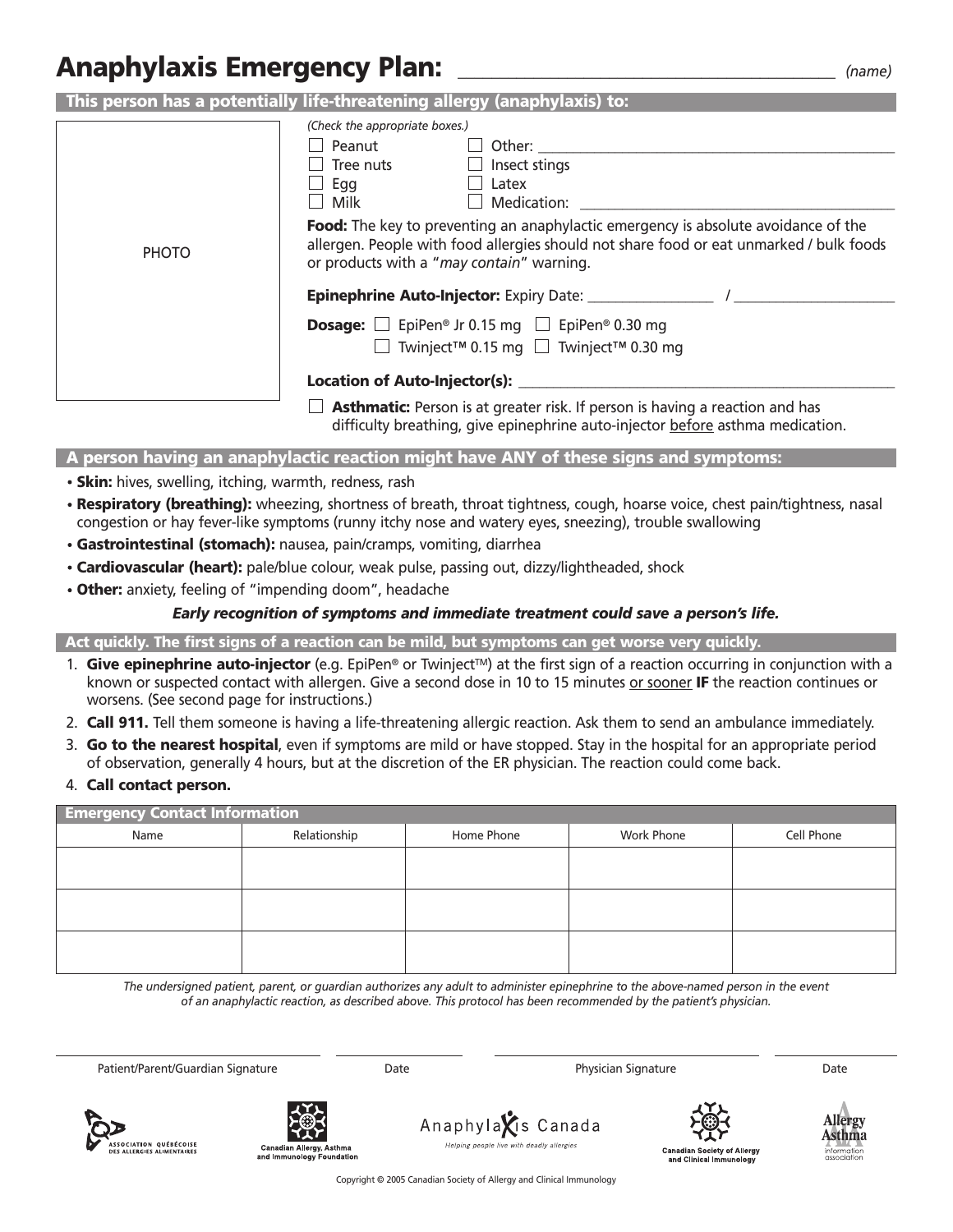# How to use the EpiPen<sup>®</sup> **Epinephrine Auto-Injector**

# **Comment utiliser** l'auto-injecteur d'adrénaline **EpiPen®**





2.

Grasp unit with black tip pointing downward and pull off grey activator cap.

Tenir l'unité avec le bout noir pointant vers le bas et enlever le bouchon activateur gris.

Jab black tip firmly into outer thigh so it "clicks" AND HOLD on thigh approximately 10 seconds.

Enfoncer brusquement le bout noir dans la cuisse jusqu'à un « déclic » ET MAINTENIR l'unité dans cette position pendant environ 10 secondes.



Seek medical attention.

Obtenir des soins médicaux.





Distributed in Canada by / distribué au Canada par<br>**ALLEREX® LABORATORY LTD.**<br>P.O. Box 13307, Kanata, Ontario K2K 1X5<br>Tel.: (613) 831-7733 Fax: (613) 831-7738 www.epipen.ca